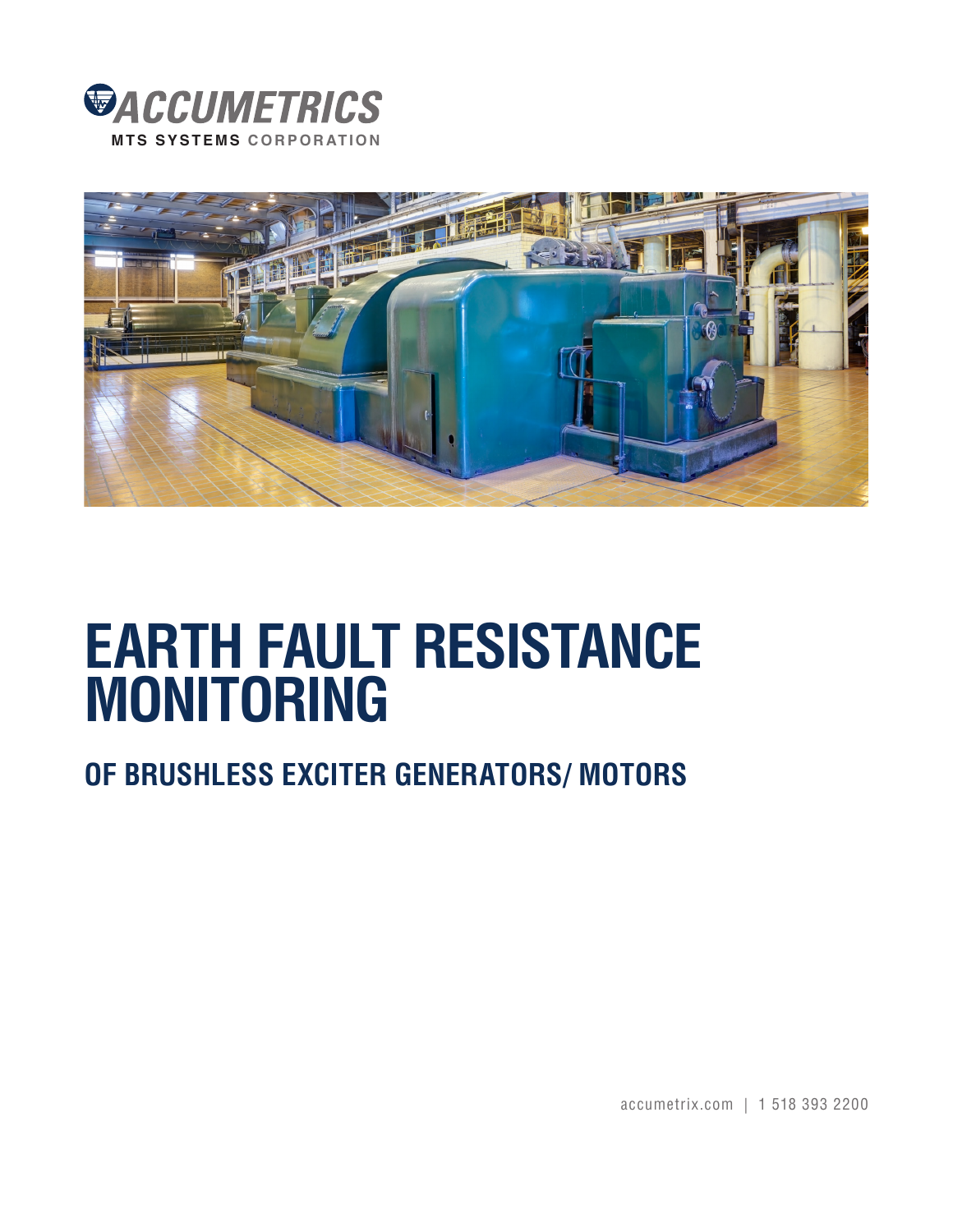#### **Application: Earth Fault Resistance Monitoring of Brushless Generators/ Motors**

Monitoring the resistance across the insulation from the field winding to rotor ground on brushless AC synchronous machines allows users to detect the onset of ground faults and prevent severe rotor damage.

#### **Industry:** Power

**Product:** [Earth Fault Resistance Monitor](http://www.accumetrix.com/GroundFaultProtection/AT8000) - EFREM

**Parameters measured:** Ground Fault Resistance, Field Voltage, and Fault Location

Accumetrics supplies the EFREM system to major manufacturers of large AC synchronous generators and motors as well as the end users of these machines. This unique system replaces simple protective relay ground fault detectors with an active continuous monitoring system. On brushless exciter based machines, the field winding is normally not accessible without the use of troublesome slip rings, and in many cases these are only infrequently applied with solenoids that engage the brushes for momentary measurements (for instance, once every 24 hours). The result is an intermittent and often unreliable ground fault protection.

In contrast, the EFREM employs digital wireless telemetry technology to provide continuous monitoring, quantitative measurements and early detection of faults before they can lead to severe and very costly rotor damage. Trending of the measurement data provides an understanding of the effects of humidity, contamination and aging on the health of the rotor insulation systems.

The system determines whether the insulation resistance has dropped below either of two user settable alarm thresholds and responds by activating alarm outputs, alerting the operator or in some cases, tripping an automatic plant shutdown. When the fault resistance is sufficiently low, it provides an indication of the fault location along the length of the winding. The system also reports the field excitation voltage. The digital data transmission used by the EFREM allows robust communication without disruption from other electromagnetic interference (EMI) sources.

The EFREM system consists of three major physical components, a rotor mounted transmitter, a stationary pickup antenna coil adjacent to the transmitter and a nearby receiver mounted in a conduit junction box, which connects through a coaxial cable to the pickup. The most standard EFREM systems use a transmitter that mounts at the exciter end of the machine, on the centerline, at the end of the shaft. However, in some cases, the end of the shaft is not easily accessible, so a mid-shaft version utilizing a split clampon shaft collar is employed.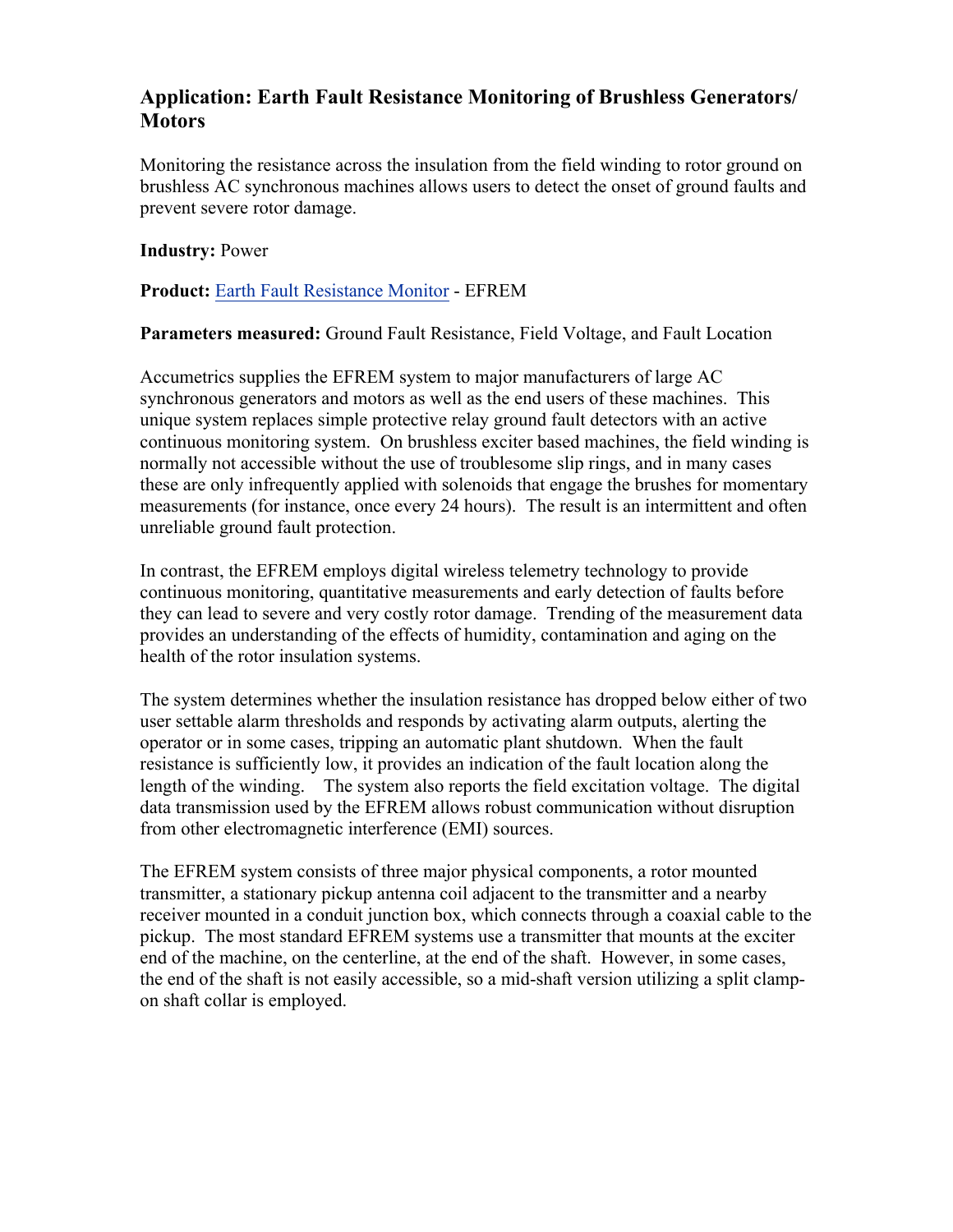







**Figure 4 Figure 5** 

### **Description of Figures**

Figure 1 shows an end of shaft mounted rotating transmitter for the EFREM. Figure 2 shows all of the components of the end of shaft version of the system. Figure 3 shows the display panel from the EFREMview control and display software, with a display of insulation resistance vs. time, as well as other data. Figure 4 shows the mid-shaft version of EFREM mounted between a brushless exciter and a main generator. Figure 5 shows a typical Receiver unit.